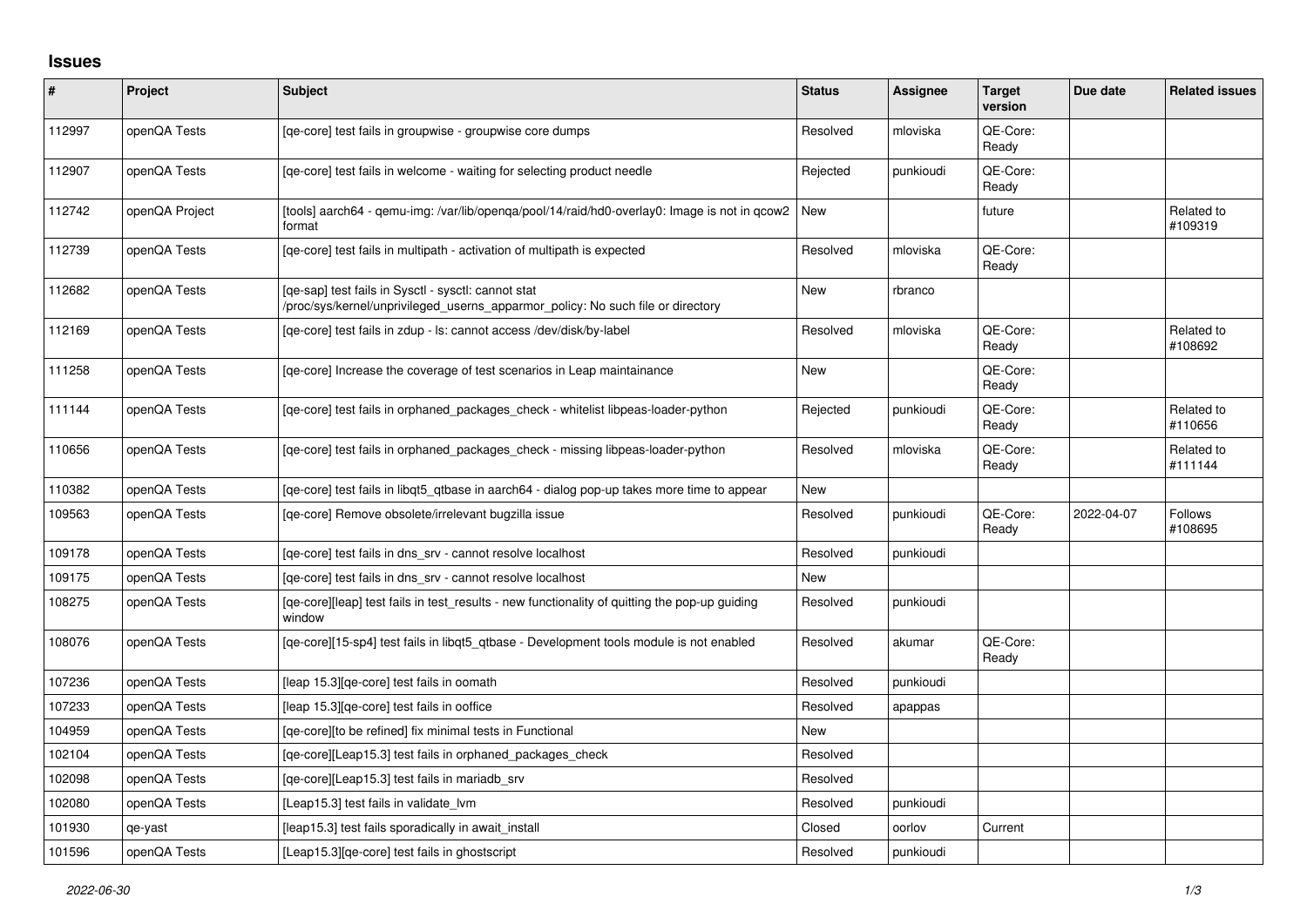| $\vert$ # | Project               | <b>Subject</b>                                                                                                                   | <b>Status</b> | <b>Assignee</b> | <b>Target</b><br>version | Due date | <b>Related issues</b>                                                  |
|-----------|-----------------------|----------------------------------------------------------------------------------------------------------------------------------|---------------|-----------------|--------------------------|----------|------------------------------------------------------------------------|
| 101587    | openQA Tests          | [Leap15.3][qe-core] - test fails in grub_test                                                                                    | Resolved      | punkioudi       |                          |          |                                                                        |
| 98307     | openQA Infrastructure | Many jobs in 03 fail with timeout_exceeded on openqaworker1 auto_review:"timeout: setup<br>exceeded MAX_SETUP_TIME":retry size:M | Resolved      | mkittler        | Ready                    |          | Related to<br>#96557,<br>Related to<br>#81828,<br>Related to<br>#97658 |
| 97286     | openQA Tests          | [opensuse][leap] test fails in updates_packagekit_gpk                                                                            | New           |                 |                          |          |                                                                        |
| 97187     | openQA Tests          | [Leap 15.3][qe-core] test fails in sshd                                                                                          | Resolved      | geor            | QE-Core:<br>Ready        |          |                                                                        |
| 96716     | openQA Tests          | [qe-core][Cl] Add Cl check for module header not being updated                                                                   | Resolved      | punkioudi       | QE-Core:<br>Ready        |          |                                                                        |
| 96569     | openQA Tests          | [leap 15.3][qe-yast] test fails in logpackages                                                                                   | Resolved      |                 |                          |          |                                                                        |
| 95774     | openQA Tests          | [qe-core][qem] Remove soft-fail from vsftpd.pm in s390x, when the bug is solved                                                  | Blocked       |                 |                          |          | Related to<br>#93270                                                   |
| 95733     | openQA Tests          | [Leap 15.3][gem][ge-desktop] test fails in multi users dm                                                                        | New           |                 |                          |          |                                                                        |
| 95530     | openQA Tests          | [Leap15.3][qem][opensuse][kde] test fails sporadically in dolphin                                                                | Resolved      | favogt          |                          |          |                                                                        |
| 95389     | openQA Tests          | [Leap15.3][qe-core][qem][epic] test fails sporadically in updates_packagekit_gpk                                                 | Feedback      |                 |                          |          |                                                                        |
| 95137     | openQA Tests          | [Leap 15.3] test fails in kontact                                                                                                | New           |                 |                          |          |                                                                        |
| 95099     | openQA Tests          | [qe-core][qem] Schedule network_configuration in sle15sp[3,2]                                                                    | New           |                 |                          |          | Related to<br>#93814                                                   |
| 95036     | openQA Tests          | [Leap 15.3 Updates] Jobs are being restarted often, not allowing the previous jobs to finish                                     | Resolved      | punkioudi       | QE-Core:<br>Ready        |          | Related to<br>#94853                                                   |
| 94985     | qe-yast               | [Leap 15.3] test fails in yast2_control_center                                                                                   | Rejected      |                 | Current                  |          |                                                                        |
| 94859     | openQA Tests          | [Leap15.3] test fails in zypper_ar                                                                                               | Resolved      | punkioudi       | QE-Core:<br>Ready        |          |                                                                        |
| 94841     | openQA Tests          | [Leap15.3] test fails in pam                                                                                                     | New           |                 |                          |          |                                                                        |
| 94810     | openQA Tests          | [Leap15.3][qem][qe-core] test fails in qam_zypper_patch                                                                          | Resolved      | punkioudi       | QE-Core:<br>Ready        |          |                                                                        |
| 94780     | openQA Tests          | [qem][qe-core][Leap15.3] test fails in hexchat                                                                                   | Resolved      |                 |                          |          |                                                                        |
| 93814     | openQA Tests          | [qe-core][qem] Schedule network_hostname in maintenance runs                                                                     | Resolved      | punkioudi       | QE-Core:<br>Ready        |          | Related to<br>#95099                                                   |
| 93692     | qe-yast               | Schedule Ivm-thin-provisioning in maintenance runs                                                                               | New           |                 | Current                  |          |                                                                        |
| 93270     | openQA Tests          | [ge-core][gem] Schedule vsftpd in s390x runs                                                                                     | Resolved      | punkioudi       | QE-Core:<br>Ready        |          | Related to<br>#95774                                                   |
| 93264     | openQA Tests          | [qe-core][qem] Add journald_fss, openvswitch_ssl, vsftpd tests to QEM                                                            | Resolved      | punkioudi       | QE-Core:<br>Ready        |          |                                                                        |
| 92842     | openQA Tests          | [qem][qe-core] yast2_keyboard is failing                                                                                         | Resolved      | punkioudi       |                          |          |                                                                        |